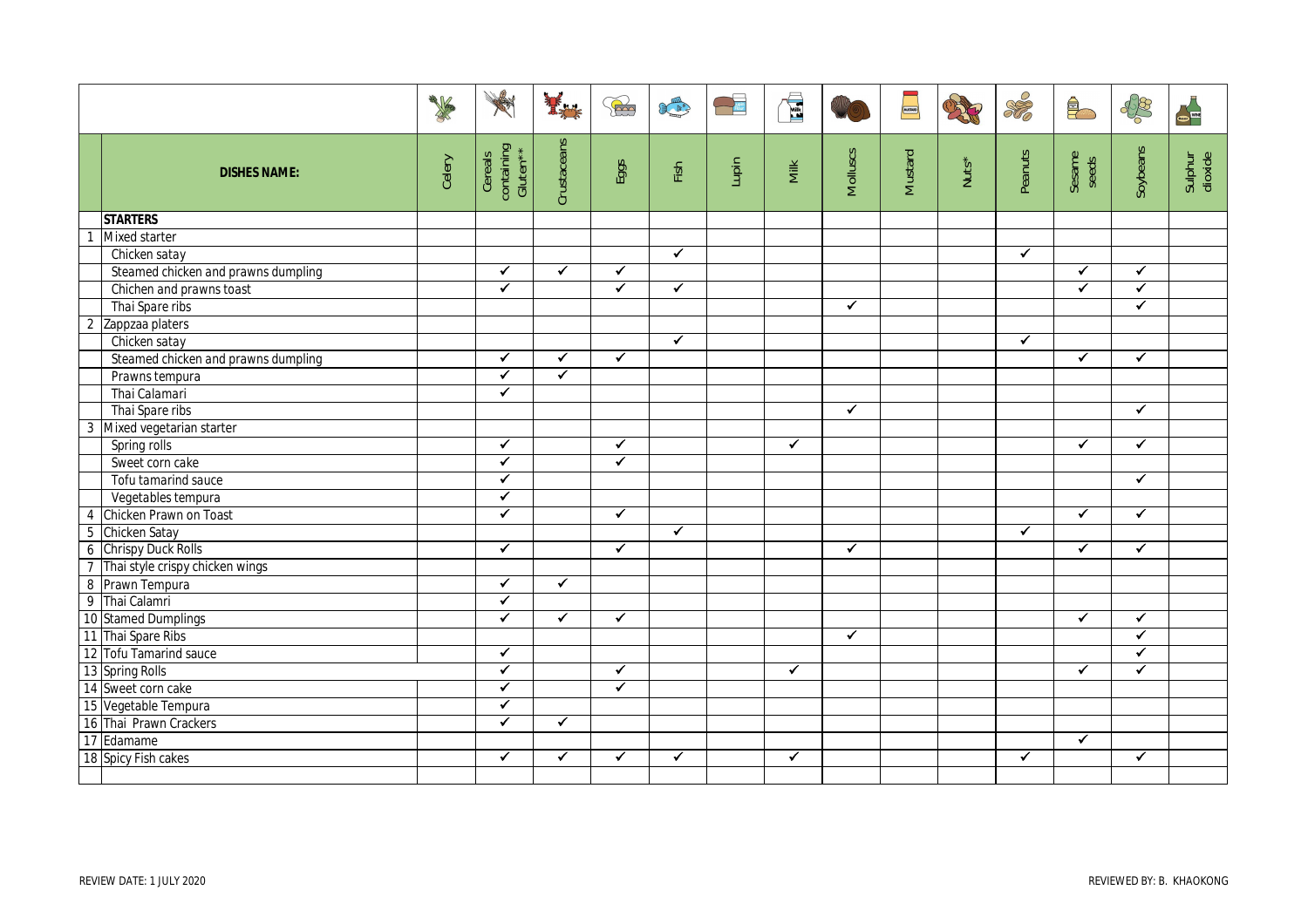| <b>DISHES NAME:</b>                                                                                           | Celery | containing<br>Gluten**<br>Cereals | Crustaceans  | Eggs | Fish         | Lupin | Milk         | Molluscs     | Mustard | Nuts* | Peanuts      | Sesame<br>seeds | Soybeans     | Sulphur<br>dioxide |
|---------------------------------------------------------------------------------------------------------------|--------|-----------------------------------|--------------|------|--------------|-------|--------------|--------------|---------|-------|--------------|-----------------|--------------|--------------------|
| <b>SALAD</b>                                                                                                  |        |                                   |              |      |              |       |              |              |         |       |              |                 |              |                    |
| 19 Som Tam (Papaya Salad)                                                                                     |        |                                   |              |      |              |       |              |              |         |       | $\checkmark$ |                 | $\checkmark$ |                    |
| - 20 Som Tam Zappzaa Papaya salad - Esarn style)<br>- 21 Sirloin Beef Salad<br>- 22 Spicy Mixed Seafood Salad |        |                                   | ✔            |      |              |       |              |              |         |       |              |                 |              |                    |
|                                                                                                               |        |                                   |              |      |              |       |              | $\checkmark$ |         |       |              |                 | $\checkmark$ |                    |
|                                                                                                               |        |                                   | ✔            |      |              |       |              | $\checkmark$ |         |       |              |                 |              |                    |
|                                                                                                               |        |                                   |              |      |              |       |              |              |         |       |              |                 |              |                    |
| <b>SOUPS</b>                                                                                                  |        |                                   |              |      |              |       |              |              |         |       |              |                 |              |                    |
| 23 Tom Yum                                                                                                    |        |                                   |              |      |              |       |              |              |         |       |              |                 |              |                    |
| Mushrooms tofu                                                                                                |        |                                   |              |      |              |       |              |              |         |       |              |                 |              |                    |
| Chicken and Mushrooms                                                                                         |        |                                   |              |      |              |       | $\checkmark$ |              |         |       |              |                 |              |                    |
| Prawns and Mushrooms                                                                                          |        |                                   | $\checkmark$ |      |              |       | $\checkmark$ |              |         |       |              |                 |              |                    |
| 24 Tom Kha                                                                                                    |        |                                   |              |      |              |       |              |              |         |       |              |                 |              |                    |
| tofu<br>Mushrooms                                                                                             |        |                                   |              |      |              |       |              |              |         |       |              |                 |              |                    |
| Chicken and Mushrooms                                                                                         |        |                                   |              |      |              |       |              |              |         |       |              |                 |              |                    |
| Prawns and Mushrooms                                                                                          |        |                                   | $\checkmark$ |      |              |       |              |              |         |       |              |                 |              |                    |
| 25 Hot and spicy mixed seafood soup                                                                           |        |                                   | $\checkmark$ |      | $\checkmark$ |       |              | $\checkmark$ |         |       |              |                 |              |                    |
|                                                                                                               |        |                                   |              |      |              |       |              |              |         |       |              |                 |              |                    |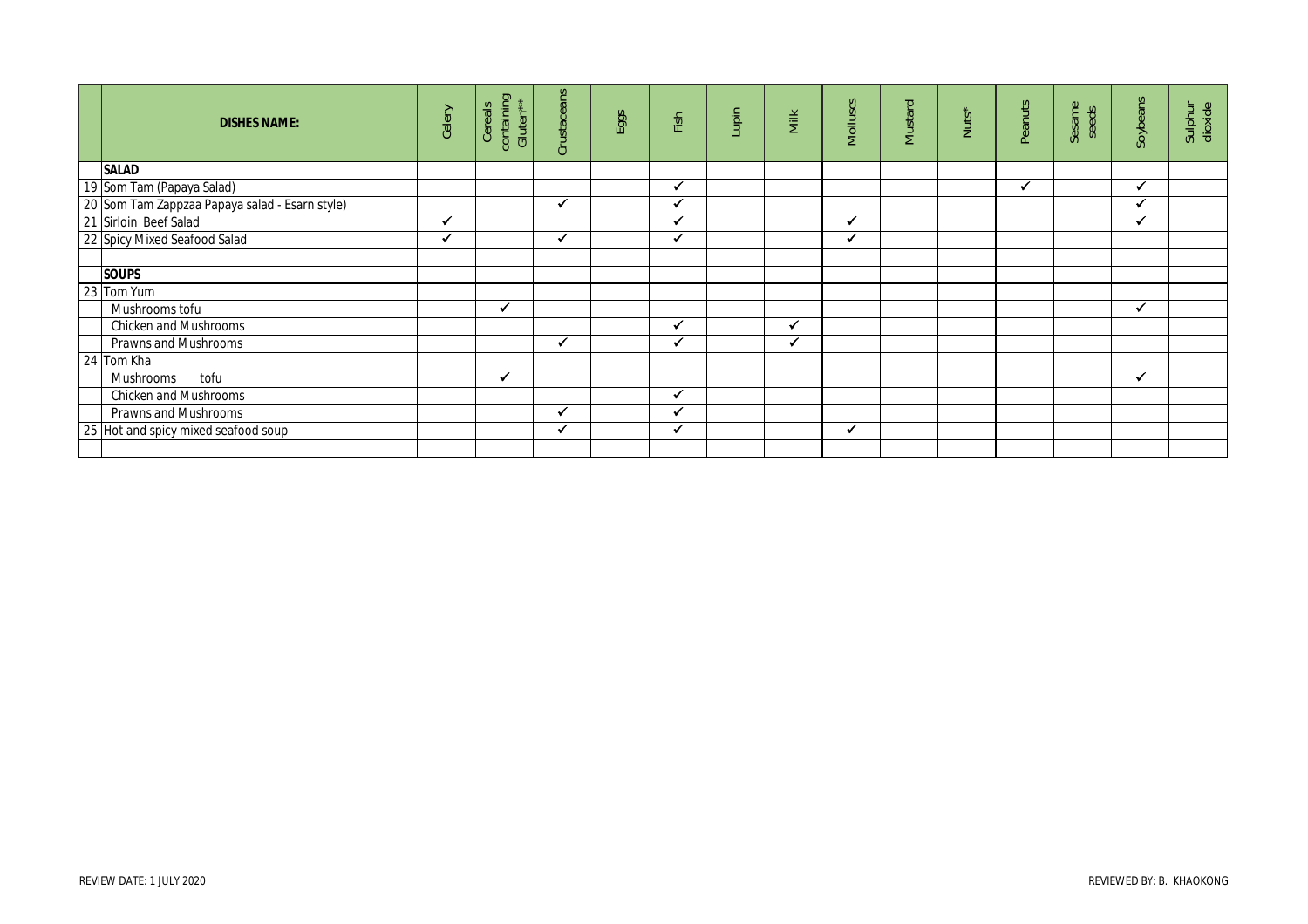| <b>DISHES NAME:</b>       | Celery | containing<br>Gluten**<br>Cereals | Crustaceans  | Eggs | Fish | Lupin | Milk | <b>Molluscs</b> | Mustard | $Nuts*$ | Peanuts | Sesame<br>seeds | Soybeans | Sulphur<br>dioxide |
|---------------------------|--------|-----------------------------------|--------------|------|------|-------|------|-----------------|---------|---------|---------|-----------------|----------|--------------------|
| <b>CURRIES</b>            |        |                                   |              |      |      |       |      |                 |         |         |         |                 |          |                    |
| 26 Chicken Massaman Curry |        |                                   | $\checkmark$ |      |      |       |      |                 |         |         | ✓       |                 |          |                    |
| 27 Red Duck curry         |        |                                   | ✓            |      |      |       |      |                 |         |         |         |                 | ✓        |                    |
| 28 Green Curry            |        |                                   |              |      |      |       |      |                 |         |         |         |                 |          |                    |
| Chicken                   |        |                                   | ✔            |      |      |       |      |                 |         |         |         |                 |          |                    |
| Beef                      |        |                                   | ✔            |      |      |       |      |                 |         |         |         |                 |          |                    |
| Prawns                    |        |                                   | ✔            |      |      |       |      |                 |         |         |         |                 |          |                    |
| Tofu and Mixed Vegetables |        | ✓                                 | ✔            |      |      |       |      |                 |         |         |         |                 | ✓        |                    |
| 29 Red Curry              |        |                                   |              |      |      |       |      |                 |         |         |         |                 |          |                    |
| Chicken                   |        |                                   | $\checkmark$ |      |      |       |      |                 |         |         |         |                 |          |                    |
| Beef                      |        |                                   | ✔            |      |      |       |      |                 |         |         |         |                 |          |                    |
| Prawns                    |        |                                   | ✓            |      |      |       |      |                 |         |         |         |                 |          |                    |
| Tofu and Mixed Vegetables |        | ✔                                 | ✓            |      |      |       |      |                 |         |         |         |                 | ✓        |                    |
| 30 Panang curry           |        |                                   |              |      |      |       |      |                 |         |         |         |                 |          |                    |
| Chicken                   |        |                                   | ✔            |      |      |       |      |                 |         |         |         |                 |          |                    |
| Beef                      |        |                                   | ✔            |      |      |       |      |                 |         |         |         |                 |          |                    |
| Prawns                    |        |                                   | ✓            |      |      |       |      |                 |         |         |         |                 |          |                    |
| Tofu and Mixed Vegetables |        | ✔                                 | ✓            |      |      |       |      |                 |         |         |         |                 | ✓        |                    |
| 31 Jungle Curry           |        |                                   |              |      |      |       |      |                 |         |         |         |                 |          |                    |
| Chicken                   |        |                                   | ✔            |      |      |       |      |                 |         |         |         |                 |          |                    |
| Beef                      |        |                                   | ✔            |      |      |       |      |                 |         |         |         |                 |          |                    |
| Prawns                    |        |                                   | ✓            |      |      |       |      |                 |         |         |         |                 |          |                    |
| Tofu and Mixed Vegetables |        | ✓                                 | ✓            |      |      |       |      |                 |         |         |         |                 | ✓        |                    |
|                           |        |                                   |              |      |      |       |      |                 |         |         |         |                 |          |                    |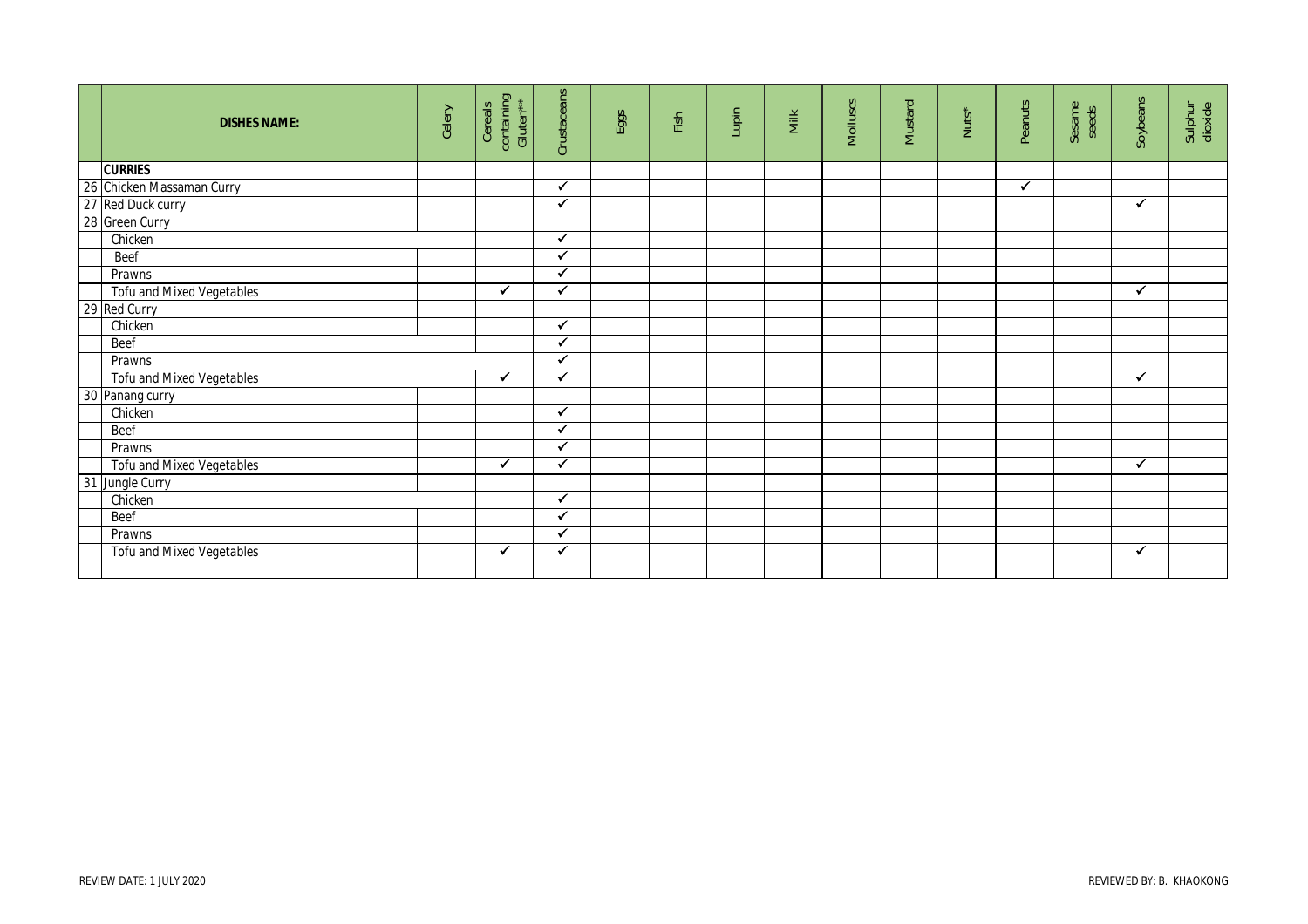| <b>DISHES NAME:</b>                                                                 | Celery | containing<br>Gluten**<br>Cereals | Crustaceans  | Eggs | Fish | Lupin | Milk | Molluscs     | Mustard | $Nuts*$      | Peanuts | Sesame<br>seeds | Soybeans     | Sulphur<br>dioxide |
|-------------------------------------------------------------------------------------|--------|-----------------------------------|--------------|------|------|-------|------|--------------|---------|--------------|---------|-----------------|--------------|--------------------|
| <b>STIR-FRY DISHES</b>                                                              |        |                                   |              |      |      |       |      |              |         |              |         |                 |              |                    |
| 32 Crispy Pork belly and Spring green                                               |        | ✔                                 |              |      |      |       |      | ✓            |         |              |         |                 | ✓            |                    |
| 33 Crispy Pork belly with Chillies and Basil leaves<br>34 Chillies and Basil leaves |        | ✓                                 |              |      |      |       |      | ✓            |         |              |         |                 | ✓            |                    |
|                                                                                     |        |                                   |              |      |      |       |      |              |         |              |         |                 |              |                    |
| Chicken                                                                             |        | ✔                                 |              |      |      |       |      | $\checkmark$ |         |              |         |                 | ✓            |                    |
| Beef                                                                                |        | ✔                                 |              |      |      |       |      | ✔            |         |              |         |                 | ✓            |                    |
| Prawns                                                                              |        | ✔                                 | $\checkmark$ |      |      |       |      | ✓            |         |              |         |                 | ✓            |                    |
| <b>Tofu and Mixed Vegetables</b>                                                    |        | ✔                                 |              |      |      |       |      | ✓            |         |              |         |                 | ✓            |                    |
| 35<br>Peppers and Cashew nuts                                                       |        |                                   |              |      |      |       |      |              |         |              |         |                 |              |                    |
| Chicken                                                                             |        | ✔                                 |              |      |      |       |      | ✓            |         | ✔            |         | ✔               | ✓            |                    |
| Beef                                                                                |        |                                   |              |      |      |       |      | ✔            |         |              |         | ✔               | ✓            |                    |
| Prawns                                                                              |        |                                   | $\checkmark$ |      |      |       |      | ✓            |         | $\checkmark$ |         | ✓               | ✓            |                    |
| <b>Tofu and Mixed Vegetables</b>                                                    |        | ✓                                 |              |      |      |       |      | ✓            |         | ✔            |         | ✓               | ✓            |                    |
| 36 Oyster Sauce and Onions.                                                         |        |                                   |              |      |      |       |      |              |         |              |         |                 |              |                    |
| Chicken                                                                             |        | ✓                                 |              |      |      |       |      | ✓            |         |              |         |                 | ✓            |                    |
| Beef                                                                                |        |                                   |              |      |      |       |      | ✔            |         |              |         |                 | ✔            |                    |
| Prawns                                                                              |        |                                   | $\checkmark$ |      |      |       |      | ✓            |         |              |         |                 | $\checkmark$ |                    |
| <b>Tofu and Mixed Vegetables</b>                                                    |        | ✔                                 |              |      |      |       |      | ✓            |         |              |         |                 | ✓            |                    |
| 37 Sweet and Sour                                                                   |        |                                   |              |      |      |       |      |              |         |              |         |                 |              |                    |
| Chicken                                                                             |        | ✔                                 |              |      |      |       |      | ✓            |         |              |         |                 | ✓            |                    |
| Beef                                                                                |        |                                   |              |      |      |       |      | ✔            |         |              |         |                 | ✔            |                    |
| Prawns                                                                              |        |                                   | $\checkmark$ |      |      |       |      | ✓            |         |              |         |                 | $\checkmark$ |                    |
| <b>Tofu and Mixed Vegetables</b>                                                    |        | ✓                                 |              |      |      |       |      | ✓            |         |              |         |                 | ✓            |                    |
|                                                                                     |        |                                   |              |      |      |       |      |              |         |              |         |                 |              |                    |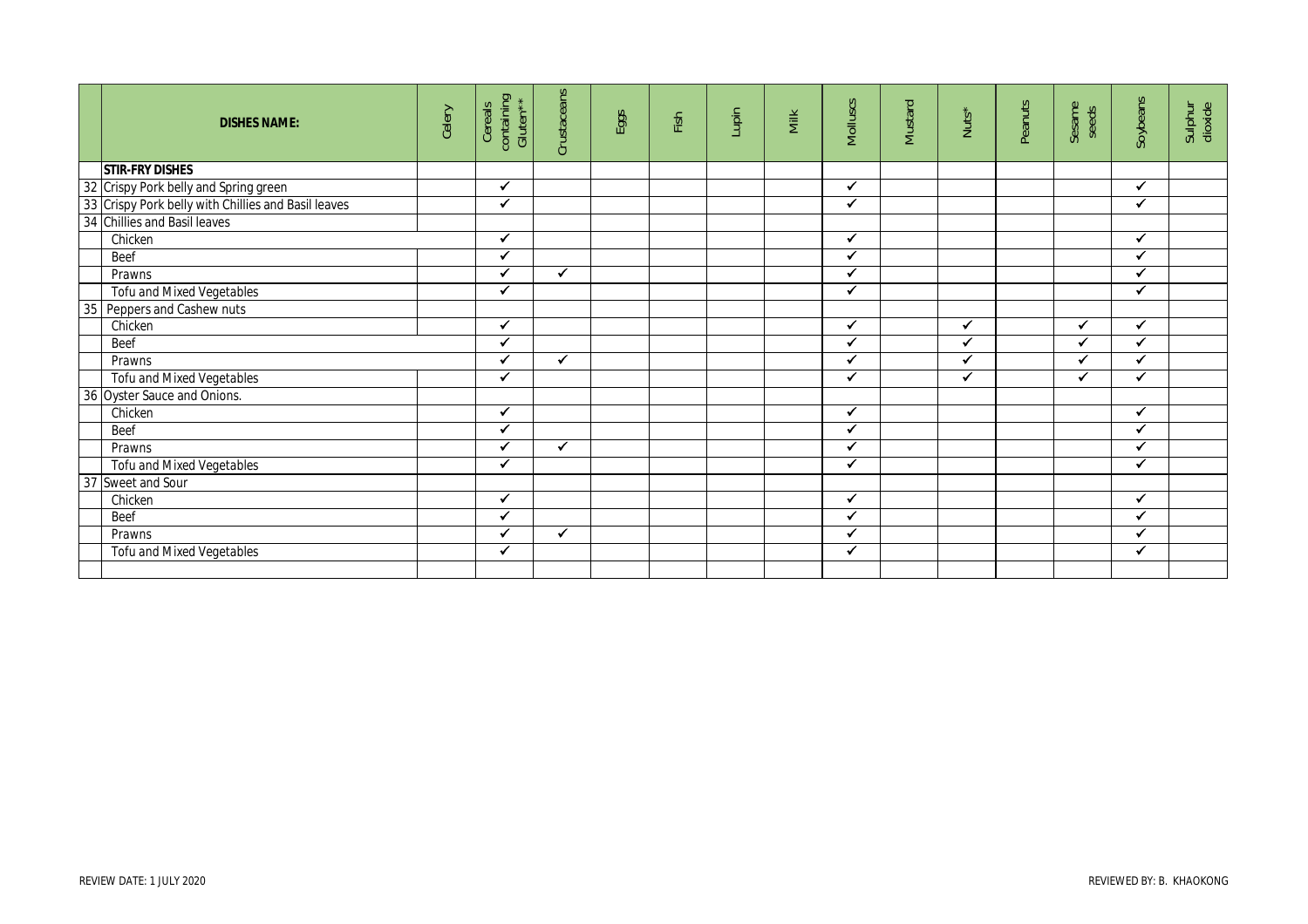| <b>DISHES NAME:</b>                             | Celery | containing<br>Gluten**<br>Cereals | Crustaceans | Eggs | Fish | Lupin | Milk | <b>Molluscs</b> | Mustard | Nuts* | Peanuts | Sesame<br>seeds | Soybeans | Sulphur<br>dioxide |
|-------------------------------------------------|--------|-----------------------------------|-------------|------|------|-------|------|-----------------|---------|-------|---------|-----------------|----------|--------------------|
| <b>HOUSE SPECIALLITIES</b>                      |        |                                   |             |      |      |       |      |                 |         |       |         |                 |          |                    |
| 38 Tofu Tamarrind                               |        |                                   |             |      |      |       |      |                 |         |       |         |                 |          |                    |
| 39 Steamed Sea Bass                             |        |                                   |             |      |      |       |      |                 |         |       |         |                 |          |                    |
| 40 Chu-Chee Grilled Sea Bass                    |        |                                   |             |      |      |       |      |                 |         |       |         |                 |          |                    |
| 41 Seafood sizzleling Stir-fry                  |        |                                   |             |      |      |       |      |                 |         |       |         |                 |          |                    |
|                                                 |        |                                   |             |      |      |       |      |                 |         |       |         |                 |          |                    |
| 42 Drunken Duck<br>43 Spicy Steamed King Prawns |        |                                   |             |      |      |       |      |                 |         |       |         |                 |          |                    |
| 44 Garlic King Prawns                           |        |                                   |             |      |      |       |      |                 |         |       |         |                 |          |                    |
| 45 Duck Tamarind                                |        |                                   |             |      |      |       |      |                 |         |       |         |                 |          |                    |
| 46 Weeping Tiger                                |        |                                   |             |      |      |       |      |                 |         |       |         |                 |          |                    |
| 47 King Prawns Pad Thai                         |        |                                   |             |      |      |       |      |                 |         |       |         |                 |          |                    |
|                                                 |        |                                   |             |      |      |       |      |                 |         |       |         |                 |          |                    |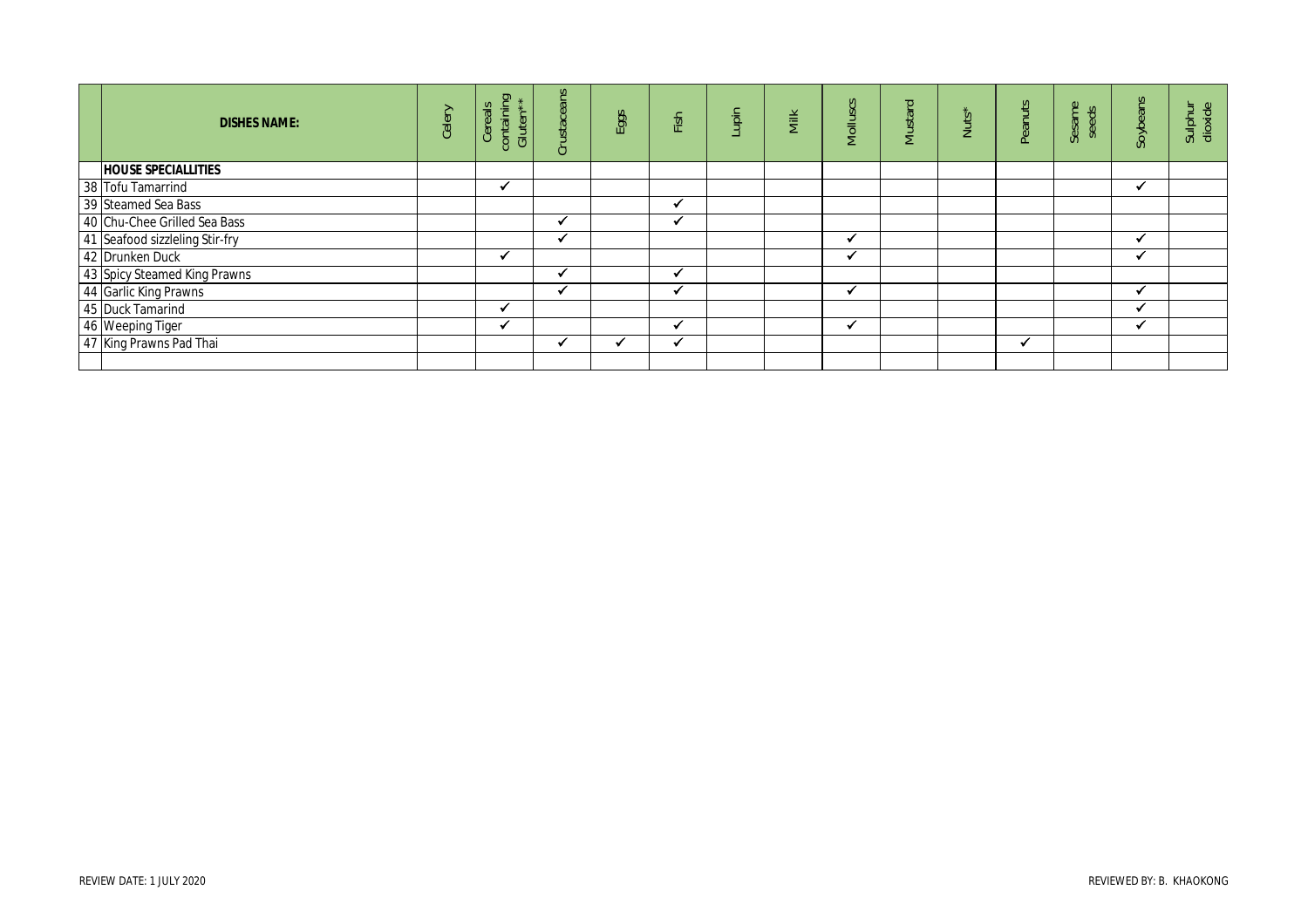|    | <b>DISHES NAME:</b>                   | Celery | Cereals<br>containing<br>Gluten** | Crustaceans  | Eggs         | Fish         | Lupin | Milk | Molluscs     | Mustard | $Nuts*$ | Peanuts      | Sesame<br>seeds | Soybeans     | Sulphur<br>dioxide |
|----|---------------------------------------|--------|-----------------------------------|--------------|--------------|--------------|-------|------|--------------|---------|---------|--------------|-----------------|--------------|--------------------|
|    | <b>NOODLES AND RICE DISHES</b>        |        |                                   |              |              |              |       |      |              |         |         |              |                 |              |                    |
|    | 48 Pad Thai                           |        |                                   |              |              |              |       |      |              |         |         |              |                 |              |                    |
|    | Chicken                               |        | $\checkmark$                      |              | $\checkmark$ | ✓            |       |      |              |         |         | $\checkmark$ |                 | $\checkmark$ |                    |
|    | Beef                                  |        | $\checkmark$                      |              | $\checkmark$ | $\checkmark$ |       |      |              |         |         | $\checkmark$ |                 | ✓            |                    |
|    | Prawns                                |        | ✓                                 | $\checkmark$ | $\checkmark$ | $\checkmark$ |       |      |              |         |         | $\checkmark$ |                 | $\checkmark$ |                    |
|    | Tofu and Mixed Vegetables             |        | $\checkmark$                      |              | $\checkmark$ | $\checkmark$ |       |      |              |         |         | ✓            |                 | $\checkmark$ |                    |
|    | 49 Dark Soya Noodles                  |        |                                   |              |              |              |       |      |              |         |         |              |                 |              |                    |
|    | Chicken                               |        | ✔                                 |              | ✔            |              |       |      | $\checkmark$ |         |         |              |                 | ✓            |                    |
|    | Beef                                  |        | ✔                                 |              | $\checkmark$ |              |       |      | $\checkmark$ |         |         |              |                 | ✓            |                    |
|    | Prawns                                |        | ✔                                 | $\checkmark$ | $\checkmark$ |              |       |      | $\checkmark$ |         |         |              |                 | ✔            |                    |
|    | Tofu and Mixed Vegetables             |        | ✓                                 |              | $\checkmark$ |              |       |      | $\checkmark$ |         |         |              |                 | $\checkmark$ |                    |
|    | 50 Drunken Noodles                    |        |                                   |              |              |              |       |      |              |         |         |              |                 |              |                    |
|    | Chicken                               |        | ✓                                 |              |              |              |       |      | $\checkmark$ |         |         |              |                 | $\checkmark$ |                    |
|    | Beef                                  |        | $\checkmark$                      |              |              |              |       |      | $\checkmark$ |         |         |              |                 | $\checkmark$ |                    |
|    | Prawns                                |        | ✔                                 | $\checkmark$ |              |              |       |      | $\checkmark$ |         |         |              |                 | ✓            |                    |
|    | <b>Tofu and Mixed Vegetables</b>      |        | $\checkmark$                      |              |              |              |       |      | $\checkmark$ |         |         |              |                 | $\checkmark$ |                    |
| 51 | "ZappZaa" Fried Rice Fried Rice       |        |                                   |              |              |              |       |      |              |         |         |              |                 |              |                    |
|    | Chicken                               |        | $\checkmark$                      |              | $\checkmark$ |              |       |      | $\checkmark$ |         |         |              |                 | ✓            |                    |
|    | Beef                                  |        | ✔                                 |              | ✔            |              |       |      | ✔            |         |         |              |                 | ✓            |                    |
|    | Prawns                                |        |                                   | ✓            | ✔            |              |       |      | ✓            |         |         |              |                 | ✔            |                    |
|    | Tofu and Mixed Vegetables             |        | ✔                                 |              | ✔            |              |       |      | $\checkmark$ |         |         |              |                 | ✔            |                    |
|    | 52 Spicy Chillies and Basil Rice      |        |                                   |              |              |              |       |      |              |         |         |              |                 |              |                    |
|    | Chicken                               |        | ✓                                 |              | $\checkmark$ |              |       |      | ✓            |         |         |              |                 | ✓            |                    |
|    | Beef                                  |        | ✓                                 |              | $\checkmark$ |              |       |      | $\checkmark$ |         |         |              |                 | ✓            |                    |
|    | Prawns                                |        | ✔                                 | $\checkmark$ | $\checkmark$ |              |       |      | $\checkmark$ |         |         |              |                 | $\checkmark$ |                    |
|    | Tofu and Mixed Vegetables             |        | ✔                                 |              | $\checkmark$ |              |       |      | $\checkmark$ |         |         |              |                 | $\checkmark$ |                    |
|    | 53 Chow-min (Stir-fried eggs noodles) |        |                                   |              |              |              |       |      |              |         |         |              |                 |              |                    |
|    | Chicken                               |        | ✓                                 |              | ✓            |              |       |      | ✓            |         |         |              |                 | ✔            |                    |
|    | Beef                                  |        | ✔                                 |              | ✓            |              |       |      | ✓            |         |         |              |                 | ✓            |                    |
|    | Prawns                                |        | ✔                                 | ✔            | ✓            |              |       |      | $\checkmark$ |         |         |              |                 | ✔            |                    |
|    | <b>Tofu and Mixed Vegetables</b>      |        | ✔                                 |              | $\checkmark$ |              |       |      | ✓            |         |         |              |                 | $\checkmark$ |                    |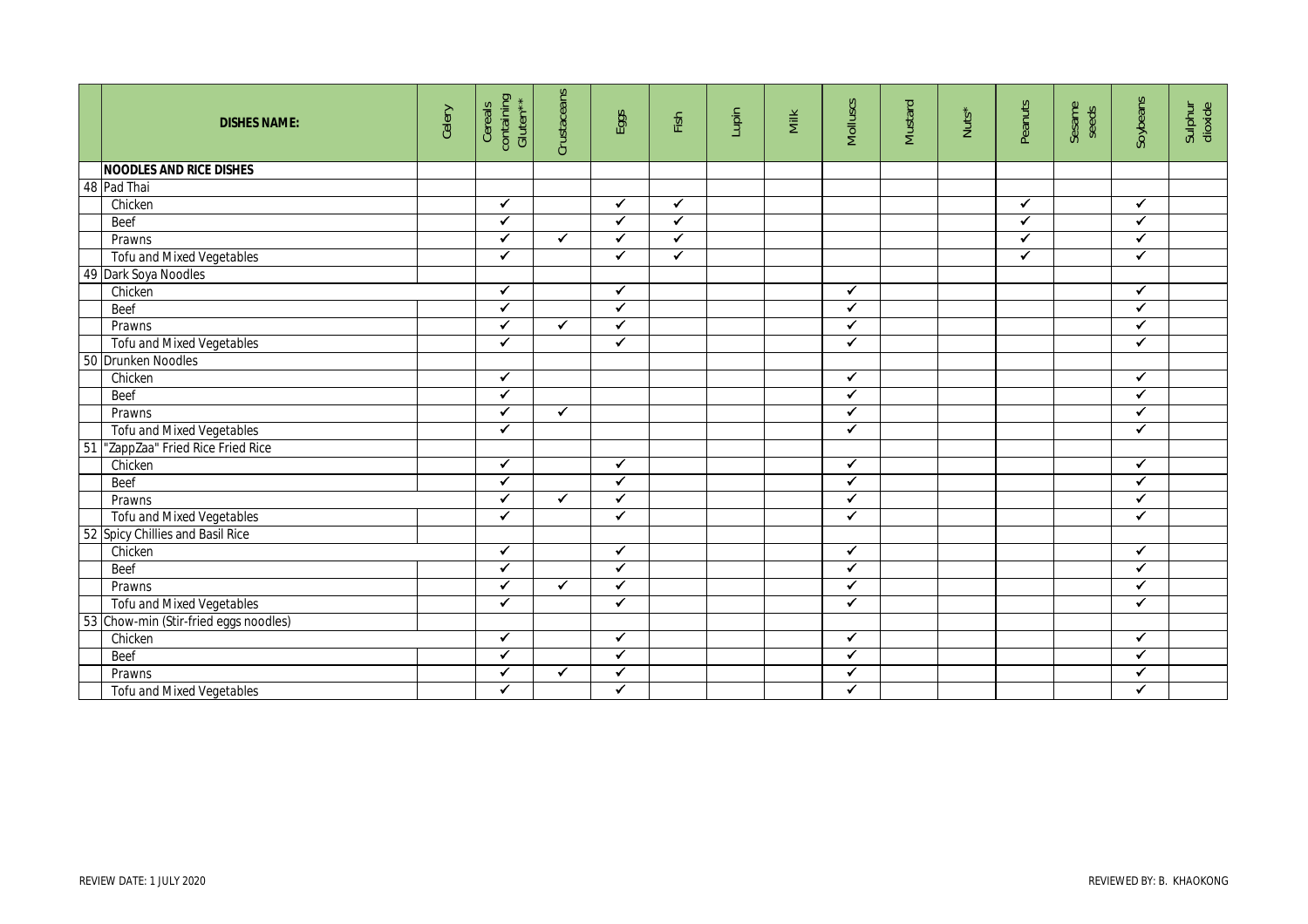| <b>DISHES NAME:</b>                   | Celery | containing<br>Gluten**<br>Cereals | Crustaceans  | Eggs         | Fish | Lupin | Milk | Molluscs | Mustard | $Nuts*$ | Peanuts | Sesame<br>seeds | Soybeans                | Sulphur<br>dioxide |
|---------------------------------------|--------|-----------------------------------|--------------|--------------|------|-------|------|----------|---------|---------|---------|-----------------|-------------------------|--------------------|
| 54 Pineapple Fried Rice               |        |                                   |              |              |      |       |      |          |         |         |         |                 |                         |                    |
| Chicken                               |        | $\checkmark$                      |              | ✓            |      |       |      |          |         |         |         |                 | $\checkmark$            |                    |
| <b>Beef</b>                           |        | ✓                                 |              | ✓            |      |       |      |          |         |         |         |                 | ✓                       |                    |
| Prawns                                |        | ✔                                 | ✓            | $\checkmark$ |      |       |      |          |         |         |         |                 | ✓                       |                    |
| Tofu and Mixed Vegetables             |        | ✔                                 |              | ✓            |      |       |      |          |         |         |         |                 | $\overline{\checkmark}$ |                    |
| 55 Green Curry Paste Fried Rice       |        |                                   |              |              |      |       |      |          |         |         |         |                 |                         |                    |
| Chicken                               |        |                                   | $\checkmark$ |              |      |       |      |          |         |         |         |                 |                         |                    |
| Beef                                  |        |                                   | ✓            |              |      |       |      |          |         |         |         |                 |                         |                    |
| Prawns                                |        |                                   | ✓            |              |      |       |      |          |         |         |         |                 |                         |                    |
| <b>Mixed Seafood</b>                  |        |                                   | $\checkmark$ |              |      |       |      |          |         |         |         |                 |                         |                    |
| <b>Bean curd and Mixed Vegetables</b> |        | $\checkmark$                      | $\checkmark$ |              |      |       |      |          |         |         |         |                 | $\checkmark$            |                    |
|                                       |        |                                   |              |              |      |       |      |          |         |         |         |                 |                         |                    |
| <b>EXTRA TOPPING</b>                  |        |                                   |              |              |      |       |      |          |         |         |         |                 |                         |                    |
| Chicken                               |        | $\checkmark$                      |              |              |      |       |      | ✓        |         |         |         |                 | ✓                       |                    |
| Beef                                  |        |                                   |              |              |      |       |      |          |         |         |         |                 |                         |                    |
| Prawns                                |        |                                   | $\checkmark$ |              |      |       |      |          |         |         |         |                 |                         |                    |
| Tofu                                  |        | $\checkmark$                      |              |              |      |       |      |          |         |         |         |                 | $\checkmark$            |                    |
| Cashew Nuts                           |        |                                   |              |              |      |       |      |          |         | ✓       |         |                 |                         |                    |
| Peanuts                               |        |                                   |              |              |      |       |      |          |         |         | ✔       |                 |                         |                    |
| Peanuts sauce                         |        |                                   |              |              |      |       |      |          |         |         | ✔       |                 |                         |                    |
| Spicy Sriracha sauce                  |        |                                   |              |              |      |       |      |          |         |         |         |                 |                         |                    |
| Sweet chillies sauce                  |        |                                   |              |              |      |       |      |          |         |         |         |                 |                         |                    |
| Soy sauce                             |        | $\checkmark$                      |              |              |      |       |      |          |         |         |         |                 | $\checkmark$            |                    |
| Extra vegetables                      |        |                                   |              |              |      |       |      |          |         |         |         |                 |                         |                    |
|                                       |        |                                   |              |              |      |       |      |          |         |         |         |                 |                         |                    |